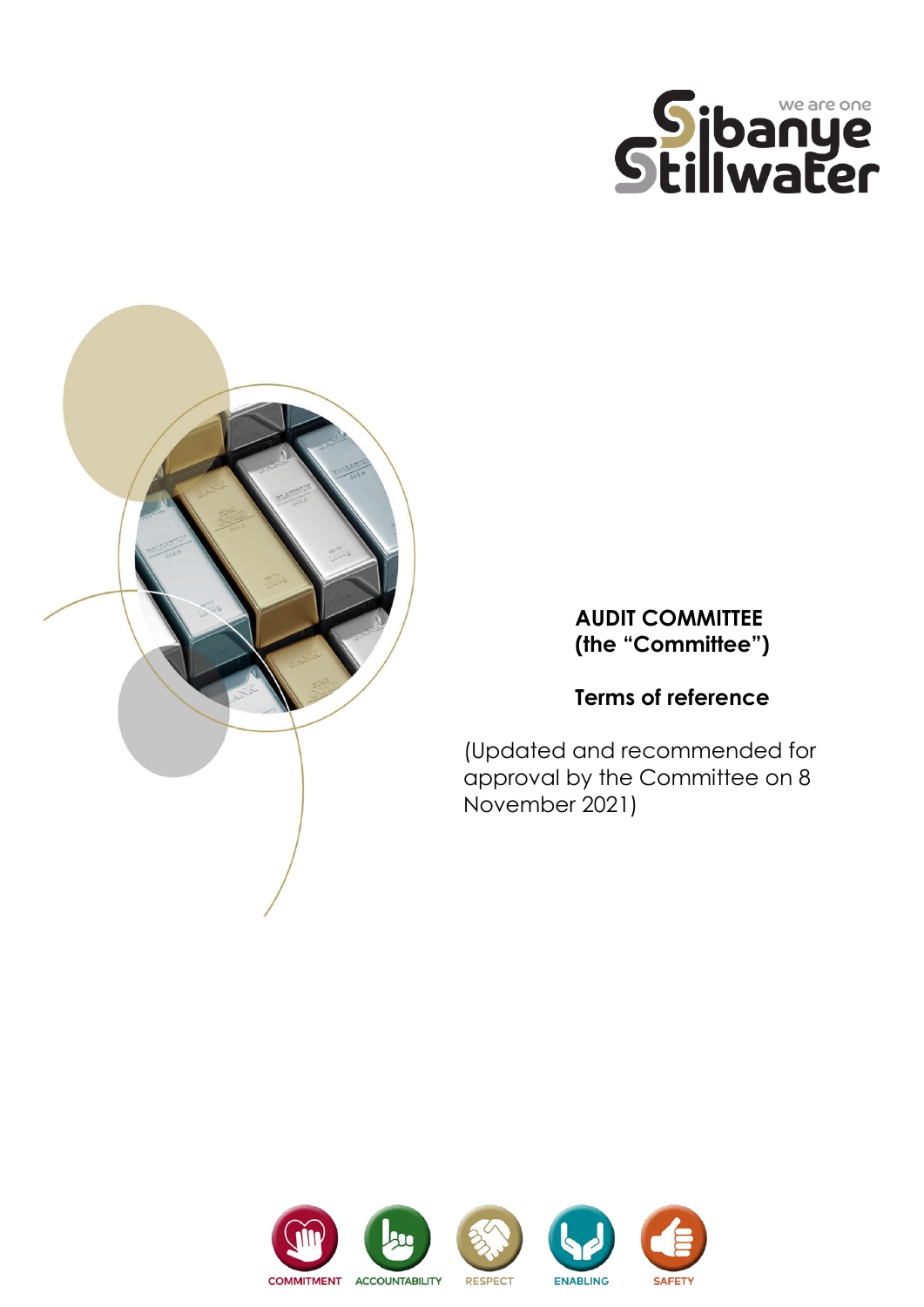

#### 1. **AUTHORITY AND FORMATION**

- 1.1. The Committee is constituted as a statutory committee in respect of its statutory duties in terms of section 94(7) of the Companies Act, 2008, as amended (the "Act"), and a committee of the board of directors (the "Board") of Sibanye Stillwater Limited ("Sibanye-Stillwater" or the "Company" or the "Group") acting in terms of delegated authority in respect of all other duties and responsibilities assigned to it by the Board.
- 1.2. The Committee has decision-making authority in respect of its statutory duties, and the Committee is accountable in this respect to the Board and Sibanye-Stillwater's shareholders.
- 1.3. The Company Secretary or their designee shall act as secretary to the Committee.
- 1.4. In respect of the duties of the Committee delegated to it by the Board, the Committee is accountable to the Board. To this end, the Committee must make recommendations for approval by the Board.
- 1.5. These terms of reference are subject to the provisions of the Act, the Memorandum of Incorporation (MOI) of Sibanye-Stillwater, as well as any other applicable law or regulatory provision and shall be reviewed annually.
- 1.6. The Committee shall establish an annual work plan for each year to ensure that all relevant matters are covered by the agendas of the meetings planned for the year.
- 1.7. The Committee shall annually undertake a self-assessment of its performance.

#### 2. **MEMBERSHIP**

2.1. The Committee shall comprise at least three directors. The chairperson of the Board (the "Board Chair") is not eligible to be a member of the Committee or the chairperson of the Committee (the "Committee Chair") but may attend Committee meetings by invitation. Every Board member is entitled to attend any Committee meeting as an observer. However, unless that member is also a member of the Committee, the member is not entitled to participate without the consent of the Committee Chair, does not have a vote and is not entitled to fees for such attendance, unless payment of fees is agreed to by the Board and Sibanye-Stillwater's shareholders. All names of the members of the Committee shall be disclosed on the Company's annual report on Form 20-F, along with a summary of these terms of reference under which the Committee operates.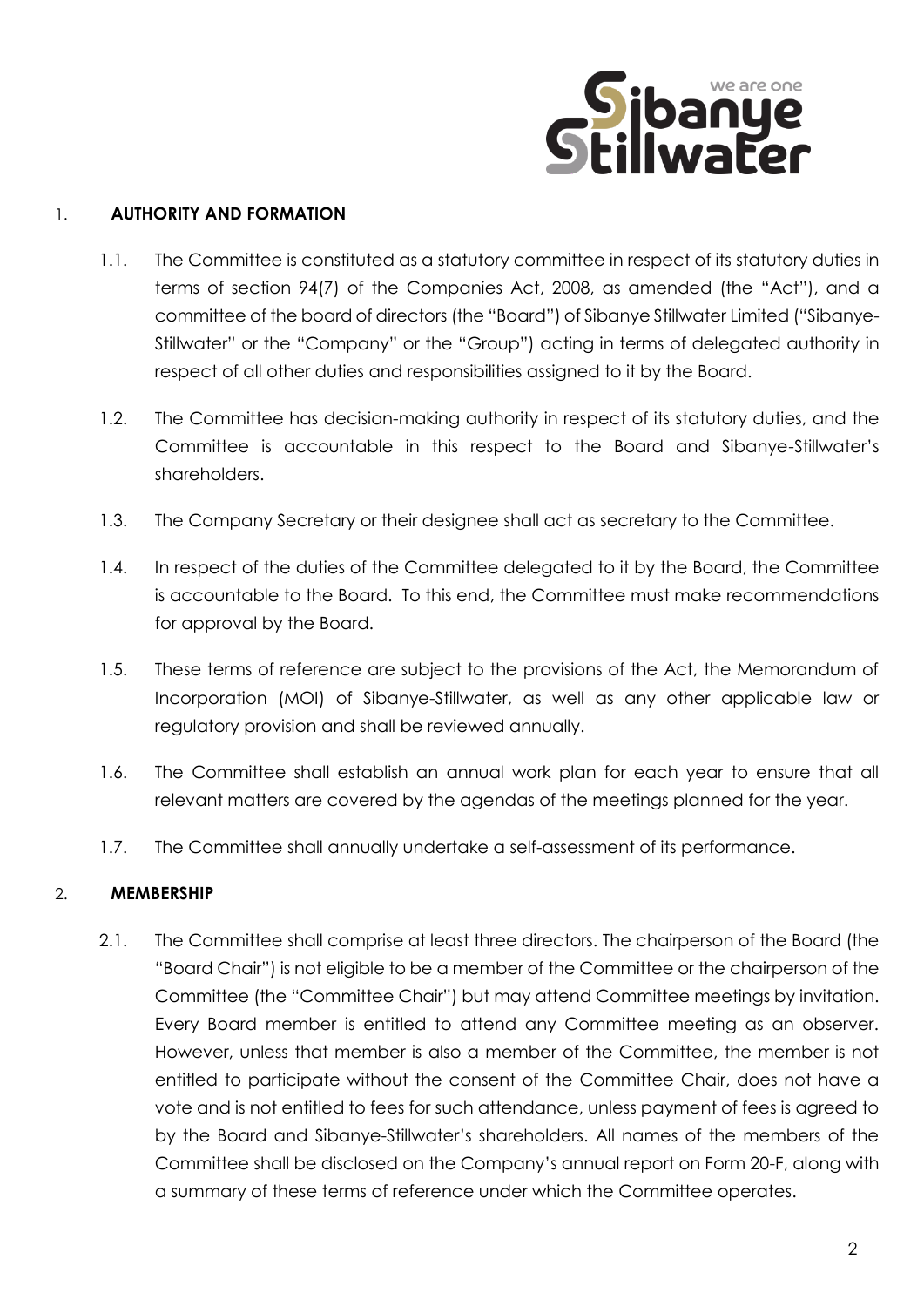

- 2.2. All the members of the Committee including the Committee Chair shall be independent non-executive directors of the Company. Each Committee member shall satisfy the criteria for independence under applicable laws and regulations, including U.S. federal securities laws and the rules of the New York Stock Exchange (the "NYSE"), as well as the requirements of the *King IV* Report *on Corporate Governance for South Africa, 2016*  ("King IV").
- 2.3. At least one third of the members of the Committee at any particular time must have academic qualifications, or experience, in economics, law, corporate governance, finance, accounting, commerce, industry, public affairs or human resources management. The Committee members must collectively have sufficient qualifications and experience to fulfil their duties, including being financially literate and have an understanding of the following: integrated reporting (including financial reporting), internal financial controls, external audit process, internal audit process, corporate law, risk management, sustainability issues and information technology ("IT") governance as it relates to integrated reporting and governance processes within Sibanye-Stillwater.
- 2.4. The Committee Chair shall be elected by the members of the Committee from among their number and may be removed from the office of Committee Chair by the Committee in its discretion.
- 2.5. The members of the Committee shall be elected by the shareholders of Sibanye-Stillwater, on recommendation by the Nominating and Governance Committee, at each annual general meeting (the "AGM") of Sibanye-Stillwater. The Board shall fill vacancies on the Committee within 40 business days after the vacancy arises. Such appointments must be ratified by Sibanye-Stillwater shareholders at the subsequent AGM.
- 2.6. The Committee members must keep up-to-date with key developments affecting their required skills set.
- 2.7. Subject to the above provisions and to the fullest extent permitted under relevant rules, laws and other regulations, the members of the Committee shall not attract any personal liability arising from their appointment or the performance in good faith of their duties as members of the Committee. Sibanye-Stillwater shall indemnify members of the Committee against all and any claims howsoever arising from the execution of their duties.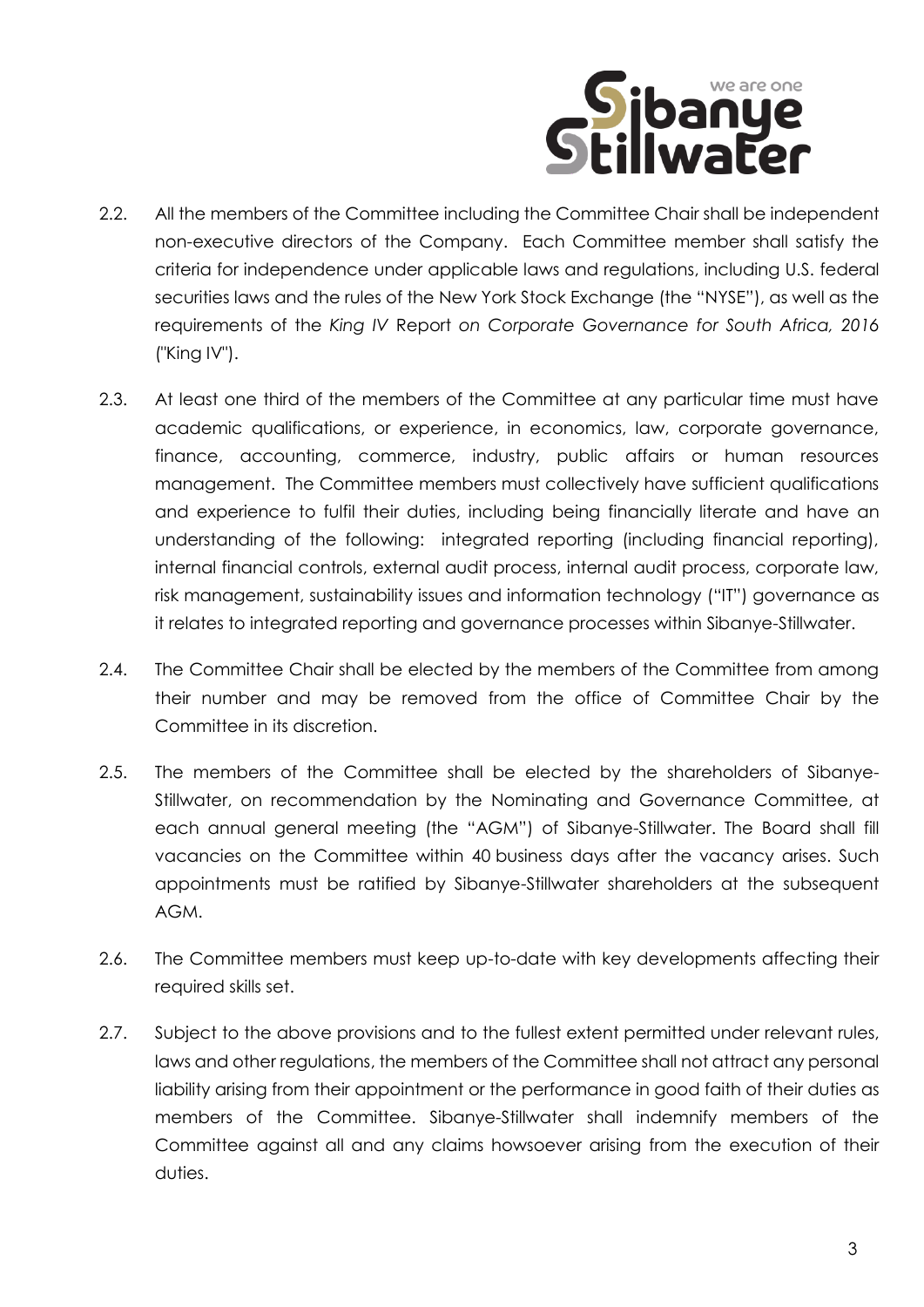

#### 3. **MEETINGS**

- 3.1. The Committee shall meet at least six times during the year for the four quarterly meetings plus, two meetings scheduled for the approval of the Company's annual report (the "Annual Report") and the Company's annual report on Form 20-F. Other supplement meetings may be held from time to time as determined by members of the Committee or upon request from the directors, management, the internal or independent auditors or discussions at the Committee meetings.
- 3.2. All members of the Committee shall declare any conflicts of interests in respect of any matters on the agenda at the start of each meeting.
- 3.3. The notice of each meeting of the Committee, confirming the venue, time and date and enclosing an agenda of items to be discussed, shall be forwarded to each member of the Committee at least five working days prior to the date of each meeting.
- 3.4. Suitably qualified persons may be invited to attend Committee meetings or be consulted by the Committee from time to time to render such specialist services as may be necessary to assist the Committee in its deliberations on any particular matter. No attendee who is not a member of the Committee shall have a vote at meetings of the Committee, nor shall he or she form part of the quorum for the meeting.
- 3.5. Three Committee members present in person or via telecommunication facilities shall constitute a quorum for a Committee meeting.
- 3.6. Where the Committee Chair is not present within 15 minutes of the time stipulated for a Committee meeting, the Committee members present at the meeting must elect one of them to chair that meeting.
- 3.7. A meeting of the Committee may be conducted by electronic communication and/or one or more members may participate in a meeting of the Committee by electronic communication so long as the electronic communication facility employed ordinarily enables all persons participating in that meeting to communicate concurrently with each other without an intermediary, and to participate effectively in the meeting.
- 3.8. Each member of the Committee has 1 vote on a matter before the Committee and a majority of the votes cast on a resolution is sufficient to approve that resolution.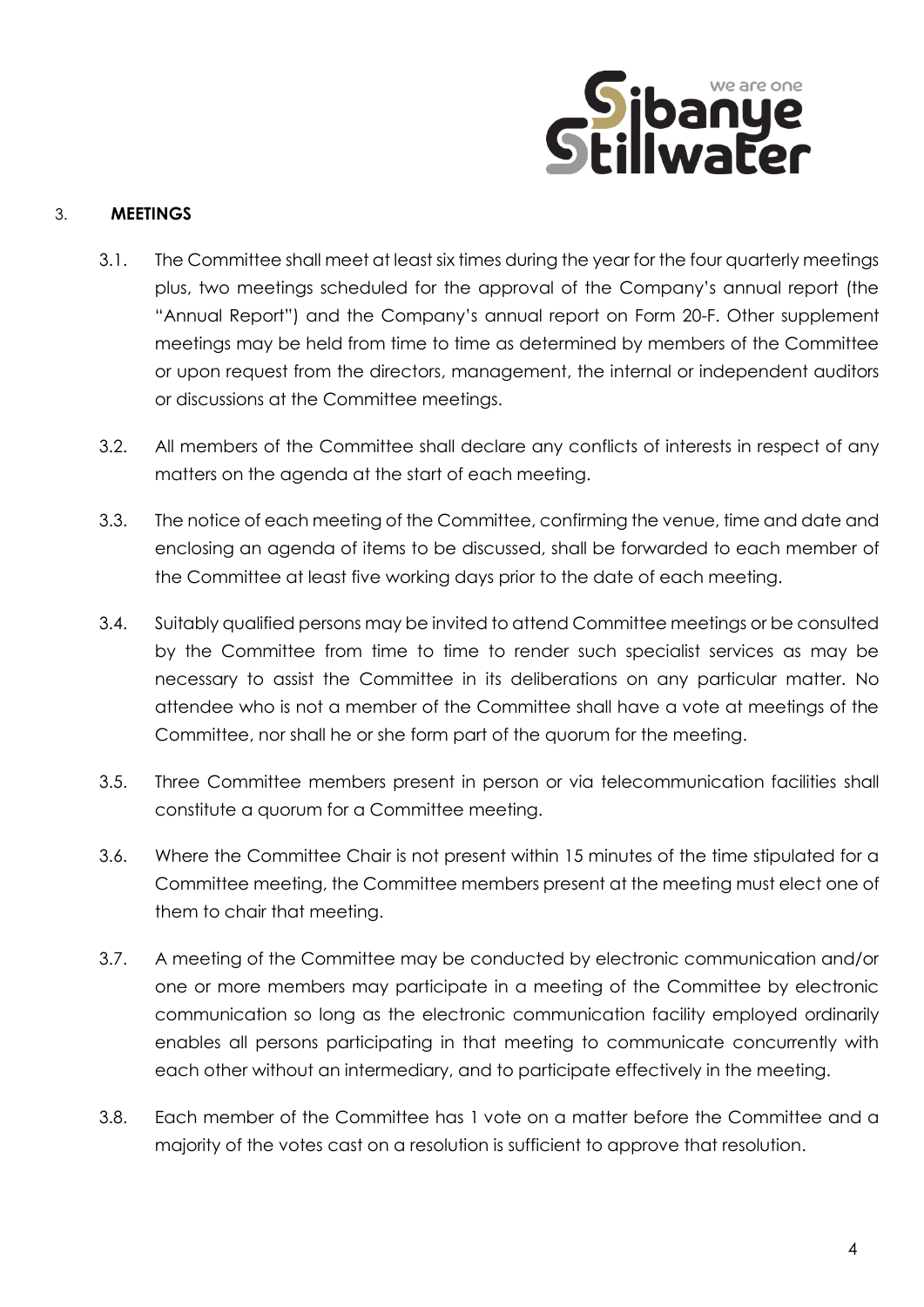

- 3.9. In the case of a tied vote, the Committee Chair may not cast a deciding vote even if the Committee Chair did not initially have or cast a vote and the matter being voted on fails.
- 3.10. A round robin resolution of members shall be as valid and effectual as if it had been passed at a meeting of the Committee duly called and constituted, provided that each member has received notice of the matter to be decided upon and that the majority of the members have voted in favour of the matter. A round robin resolution may be executed in any number of counterparts and will have the same effect as if the signatures on the counterparts were on a single copy of the round robin resolution.
- 3.11. Minutes of the Committee meetings will be prepared and retained by the Company Secretary. These minutes shall be circulated to all members of the Committee within two weeks of the date of each meeting and, thereafter, shall be reviewed and approved by the members of the Committee.
- 3.12. The Committee Chair or failing him/her a member of the Committee shall be present at each AGM to assist the Board Chair in answering questions concerning matters falling within the authority of the Committee.

#### 4. **PURPOSE**

- 4.1. The purpose of the Committee shall be to assist the Board and the boards of all subsidiary companies of Sibanye-Stillwater in their oversight of the integrity of the financial statements, the qualifications, independence and performance of the independent auditors of Sibanye-Stillwater, compliance with legal and regulatory requirements, compliance with Sibanye-Stillwater's Code of Ethics and the performance of Sibanye-Stillwater's Internal Audit Department (the "Internal Audit Department").
- 4.2. In discharging its duties, the Committee shall have free and unrestricted access to liaise and communicate with Sibanye-Stillwater's and its subsidiaries' directors, management, employees, internal and independent auditors and outside consultants and advisors, including legal and accounting advisors. The Committee shall also have reasonable access to the information, including records, of Sibanye-Stillwater, and to the Company's property, facilities and other resources, as well as to that or those, as the case may be, of the other entities within the Group, as may be necessary to discharge its duties and responsibilities. The Committee shall follow any relevant Board approved process in discharging any of its duties and responsibilities.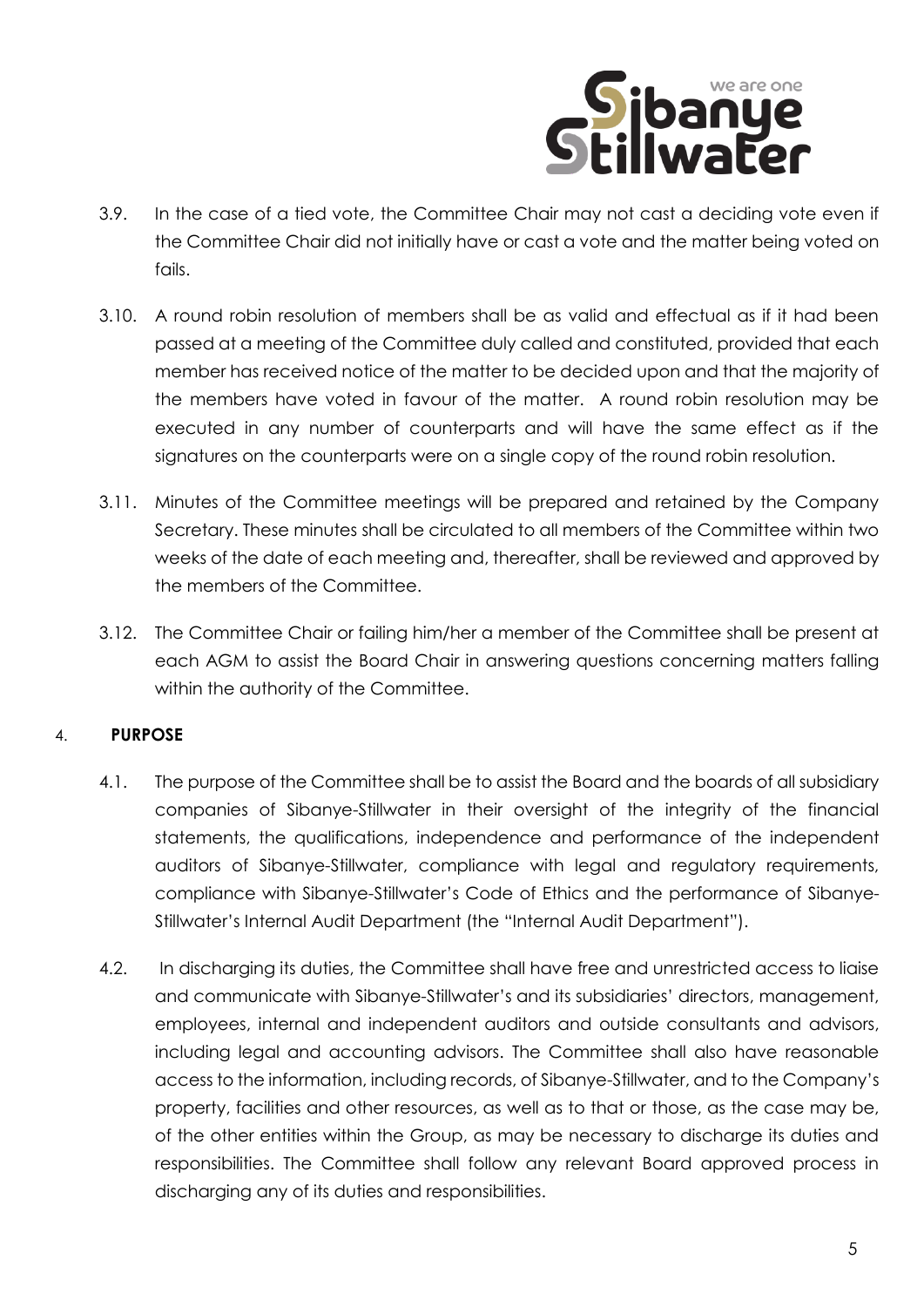

- 4.3. The Chief Financial Officer, the senior audit partner in charge of the independent audit and the head of the Internal Audit Department shall be in attendance at meetings of the Committee.
- 4.4. The Chief Financial Officer, senior audit partner in charge of the independent audit and the head of the Internal Audit Department shall have unrestricted access to the Committee Chair or any other member of the Committee as is required in relation to any matter falling within the authority of the Committee.
- 4.5. The Committee shall have the power to delegate its authority and duties to subcommittees or individual members of the Committee as it deems appropriate, provided it is not precluded by legal or regulatory requirements from doing so. The decisions of any member to whom authority is delegated under this paragraph shall be presented to the full audit committee at each of its scheduled meetings.
- 4.6. The Board shall provide the Committee with adequate funding in order to perform its duties including amounts for payment of fees or compensation to the independent auditors and any outside advisors or consultants retained by the Committee.
- 4.7. The Committee shall not perform any management functions or assume any management responsibilities.

#### 5. **FUNCTIONS AND DUTIES**

In furtherance of its purpose, the Committee shall have the following authorities, responsibilities and duties:

#### <span id="page-5-0"></span>5.1. **Statutory duties – in terms of section 94(7) of the Act**

The Committee shall:

5.1.1. nominate, for appointment, re-appointment or dismissal by Sibanye-Stillwater's shareholders as auditor of the Company, an external registered auditor who, in the opinion of the Committee, is independent of the Company. In addition, the Committee shall disclose in the Integrated Annual Report any rotation of the designated external audit partner and significant changes in the management of the organisation during the external audit firm's tenure which may mitigate the attendant risk of familiarity between the external auditor and management;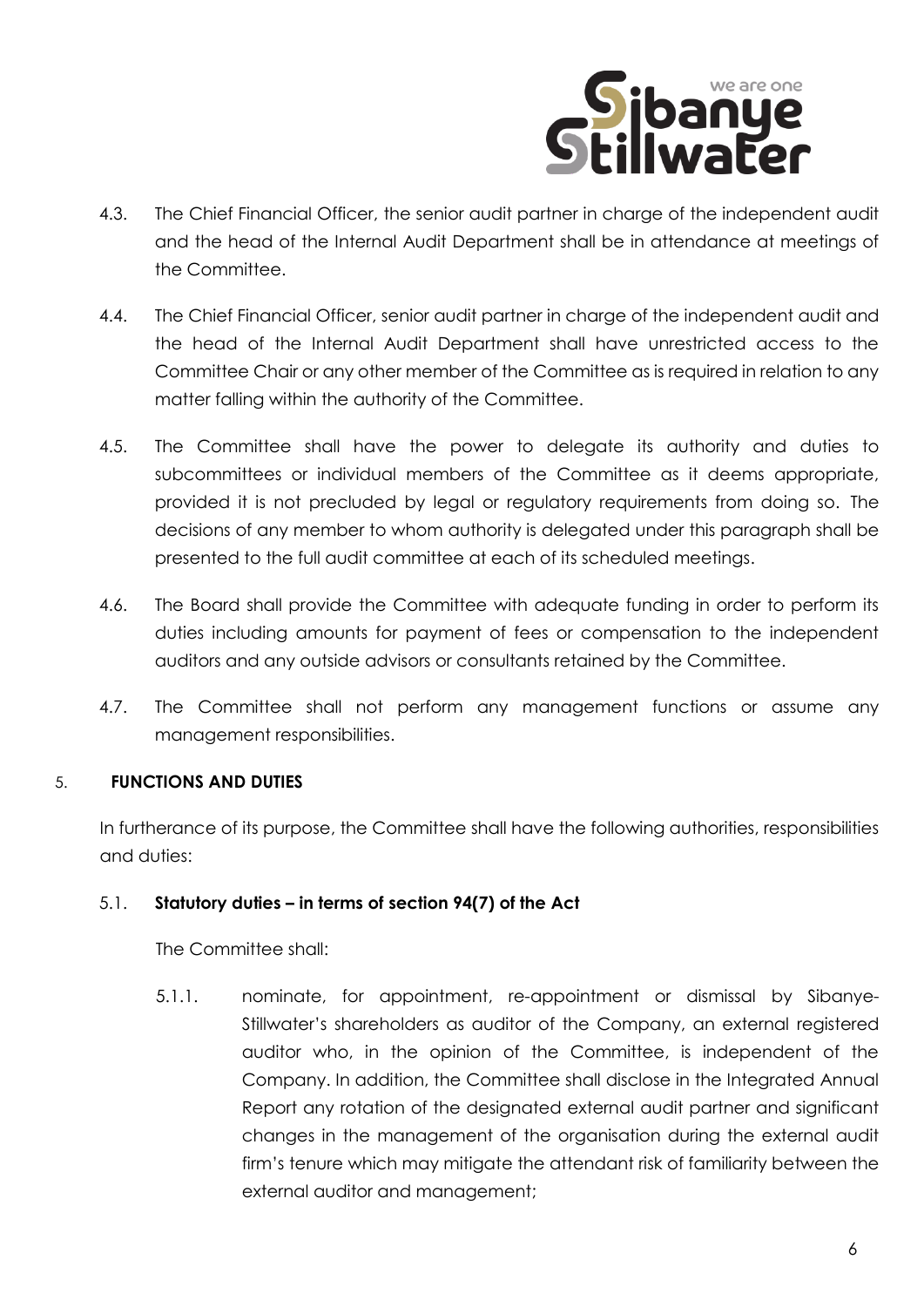

- <span id="page-6-0"></span>5.1.2. determine the fees to be paid to the external auditor and the auditor's terms of engagement;
- 5.1.3. ensure that the appointment of the auditor complies with the provisions of the Act and any other legislation relating to the appointment of auditors;
- 5.1.4. determine, subject to the provisions of the Act, the nature and extent of any non-audit services that the external auditor may provide to the Company, or that the auditor must not provide to the Company or a related company;
- 5.1.5. pre-approve any proposed agreements with the external auditor for the provision of non-audit services to the Company. The Committee may delegate the pre-approval responsibility to the Chair or another member of the Committee in line with the agreed pre-approval policy and procedures. However, all decisions will be formally tabled at the next Committee meeting for ratification;
- 5.1.6. prepare a report, to be included in the annual financial statements of the Company for the relevant financial year that –
	- 5.1.6.1. describes how the Committee carries out its functions;
	- 5.1.6.2. states whether the Committee is satisfied that the auditor was independent of the Company. This statement will specifically address:
		- 5.1.6.2.1. the policy/controls and nature and extent of nonaudit services rendered;
		- 5.1.6.2.2. tenure of external audit firm, in the event of the audit firm having been involved in the merger or acquisition, including the tenure of the predecessor firm;
		- 5.1.6.2.3. rotation of designated external audit partner; and
		- 5.1.6.2.4. significant changes in the management of the organisation during external audit firm's tenure.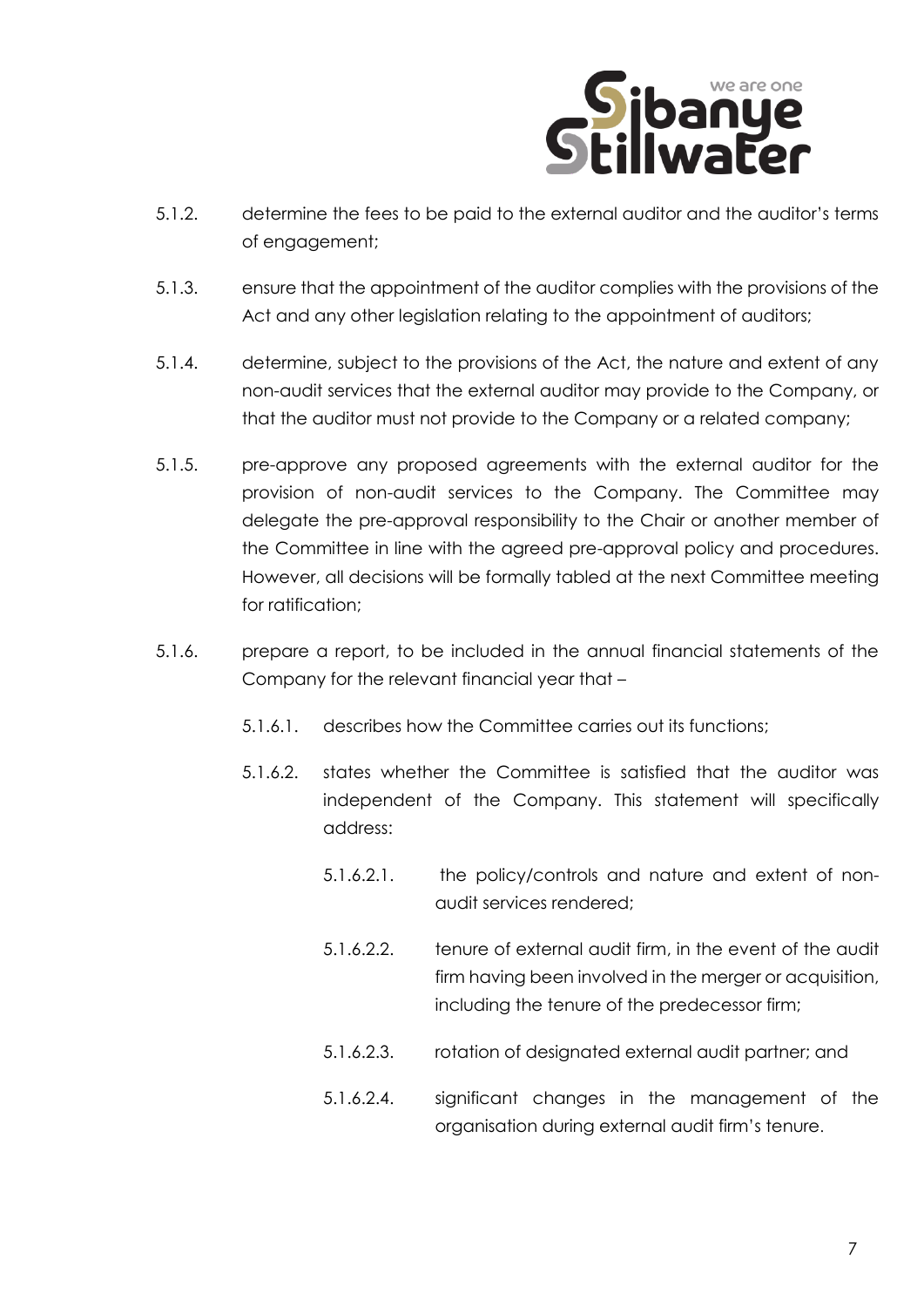

- 5.1.6.3. comments, in any way that the Committee considers appropriate, on the financial statements, the accounting practices and the internal financial controls of the Company;
- 5.1.7. receive and deal appropriately with any concerns or complaints, whether from within or outside the Company, or on its own initiative, in relation to –
	- 5.1.7.1. the accounting practices and internal audit of the Company;
	- 5.1.7.2. the content or auditing of the Company's financial statements;
	- 5.1.7.3. the internal financial controls of the Company; or
	- 5.1.7.4. any related matter;
- 5.1.8. make submissions to the Board on any matter concerning the Company's accounting policies, financial control, dividend declarations, Group tax policy, records and reporting.

### 5.2. **Other duties – as delegated by the Board to the Committee, King IV and/or as required by the U.S. federal securities laws or the rules of the NYSE**

- 5.2.1. The Committee may establish policies and procedures for pre-approval of all independent auditor services, including delegating pre-approval authority to a sub-committee of one or more Committee members.
- 5.2.2. The Committee shall review with the independent auditors any problems or difficulties arising during the course of the audits, as well as management's response to such issues, including any restrictions placed on the scope of the independent auditors' activities or access to requested information, and any significant disagreements with management.
- 5.2.3. In order to assess the auditor's competence and independence for, inter alia, the purpose of paragraph [5.1.1,](#page-5-0) the Committee shall notwithstanding its duties pursuant to Section 94 of the Companies Act, the U.S. federal securities laws and the rules of the NYSE , in compliance with the JSE Listings Requirements:
	- 5.2.3.1. consider, on an annual basis, and satisfy itself of the appropriateness of the expertise and experience of the financial director;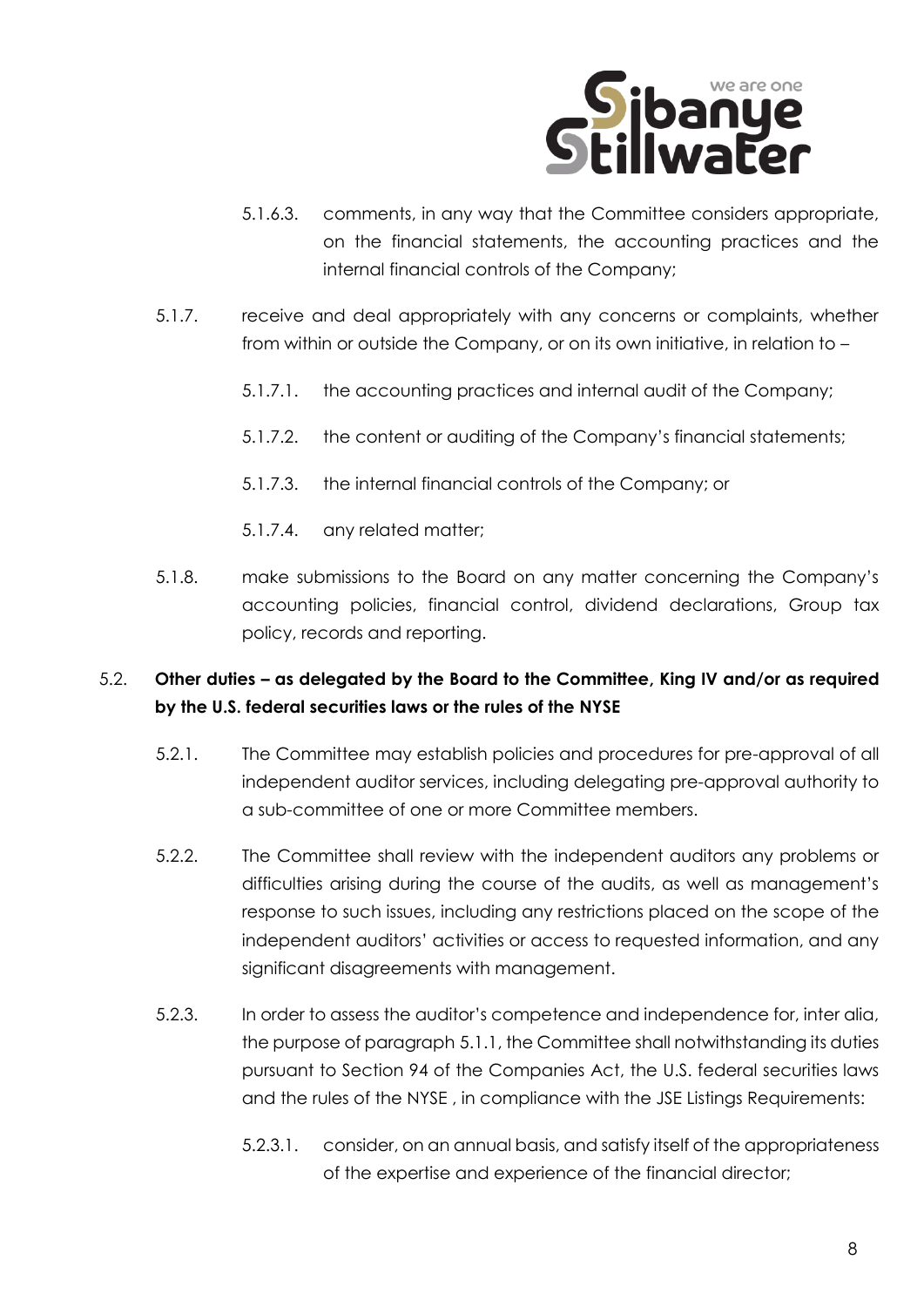

- 5.2.3.2. ensure that the issuer has established appropriate financial reporting procedures and that those procedures are operating, which should include consideration of all entities included in the consolidated group IFRS financial statements, to ensure that it has access to all the financial information of the issuer to allow the issuer to effectively prepare and report on the financial statements of the issuer; and
- 5.2.3.3. request from the audit firm (and if necessary consult with the audit firm on) the information detailed in paragraph 22.15(h) of the JSE Listings Requirements in order to effect an assessment of the suitability for appointment of the current (or a prospective) audit firm and designated individual partner both when they are appointed for the first time and thereafter annually for every re-appointment;
- 5.2.3.4. notwithstanding the provisions of Section 90(6) of the Companies Act, ensure that the appointment of the auditor is presented and included as a resolution at the annual general meeting of the issuer pursuant to Section 61(8) of the Companies Act;

The Committee shall present the conclusion of its review with respect to the independent auditors to the Board for its information at least annually. The issuer must confirm, by reporting to shareholders in its Annual Report, that the audit committee has executed the responsibilities set out in 5.2.3 above.

- 5.2.4. annually review and discuss all relationships between the independent auditors and Sibanye-Stillwater, including its subsidiaries, and shall take steps to ensure the regular rotation of certain lead audit partners as required by applicable laws and regulations, including U.S. federal securities laws and the rules of the NYSE.
- 5.2.5. The Committee shall discuss with management and the independent auditors the annual audited financial statements of Sibanye-Stillwater and its subsidiaries and Sibanye-Stillwater's half yearly financial statements. This includes disclosure regarding the financial statements and Sibanye-Stillwater and its subsidiaries' financial condition, including, without limitation, such disclosure in Sibanye-Stillwater's annual report on Form 20-F to be filed with the U.S. Securities and Exchange Commission (the "SEC"), made under applicable legal and regulatory requirements.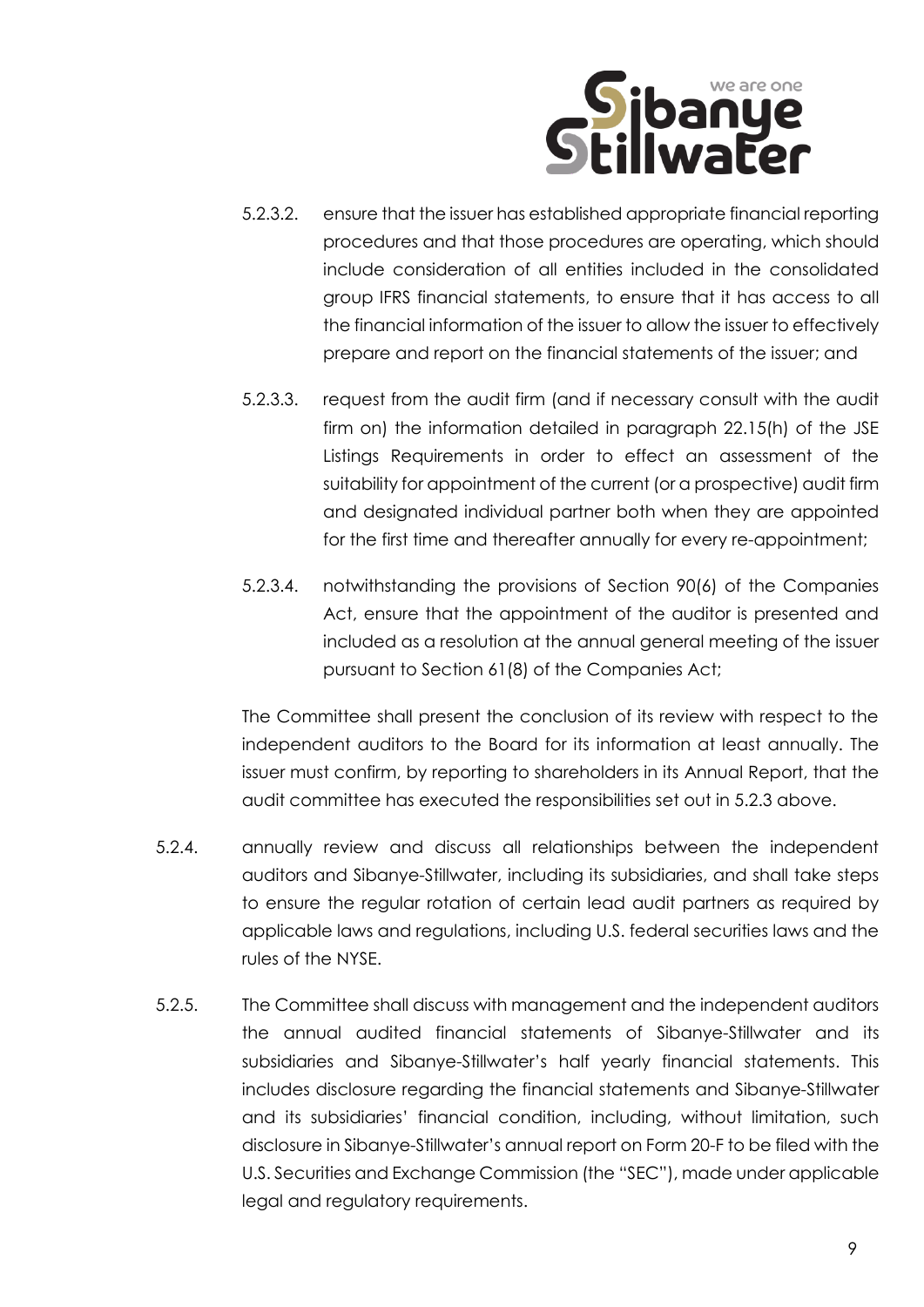

- 5.2.6. The Committee shall also review and recommend any reports to be distributed to Sibanye-Stillwater's shareholders in connection with Sibanye-Stillwater's financial statements, to the Board for approval, including but not limited to review and recommendation of the following for Sibanye-Stillwater and its subsidiaries:
	- 5.2.6.1. the implementation of new financial systems;
	- 5.2.6.2. significant adjustments resulting from the audit;
	- 5.2.6.3. capital adequacy;
	- 5.2.6.4. compliance with local and international accounting standards, compliance with stock exchange and legal requirements; and
	- 5.2.6.5. special documents such as prospectuses and other offering documents, as and when prepared.
- 5.2.7. The Committee shall determine whether the independent auditors should review half yearly financial statements. In the case of an independent review, the report of the Committee and the report of the independent auditor shall be tabled at the Board meeting held to adopt such half yearly financial statements.
- 5.2.8. The Committee shall review and resolve disagreements between management and the independent auditors regarding financial reporting.
- 5.2.9. While primary responsibility for the financial statements and disclosures rests with management, and without detracting from its duties in terms of paragraph [5.1.7,](#page-6-0) the Committee shall review:
	- 5.2.9.1. major issues concerning accounting principles and financial statement presentations, including any significant changes to the selection or application of accounting principles;
	- 5.2.9.2. major issues regarding the adequacy of internal controls and steps taken in light of material control deficiencies;
	- 5.2.9.3. analyses prepared by management and/or the independent auditors setting forth significant financial reporting issues and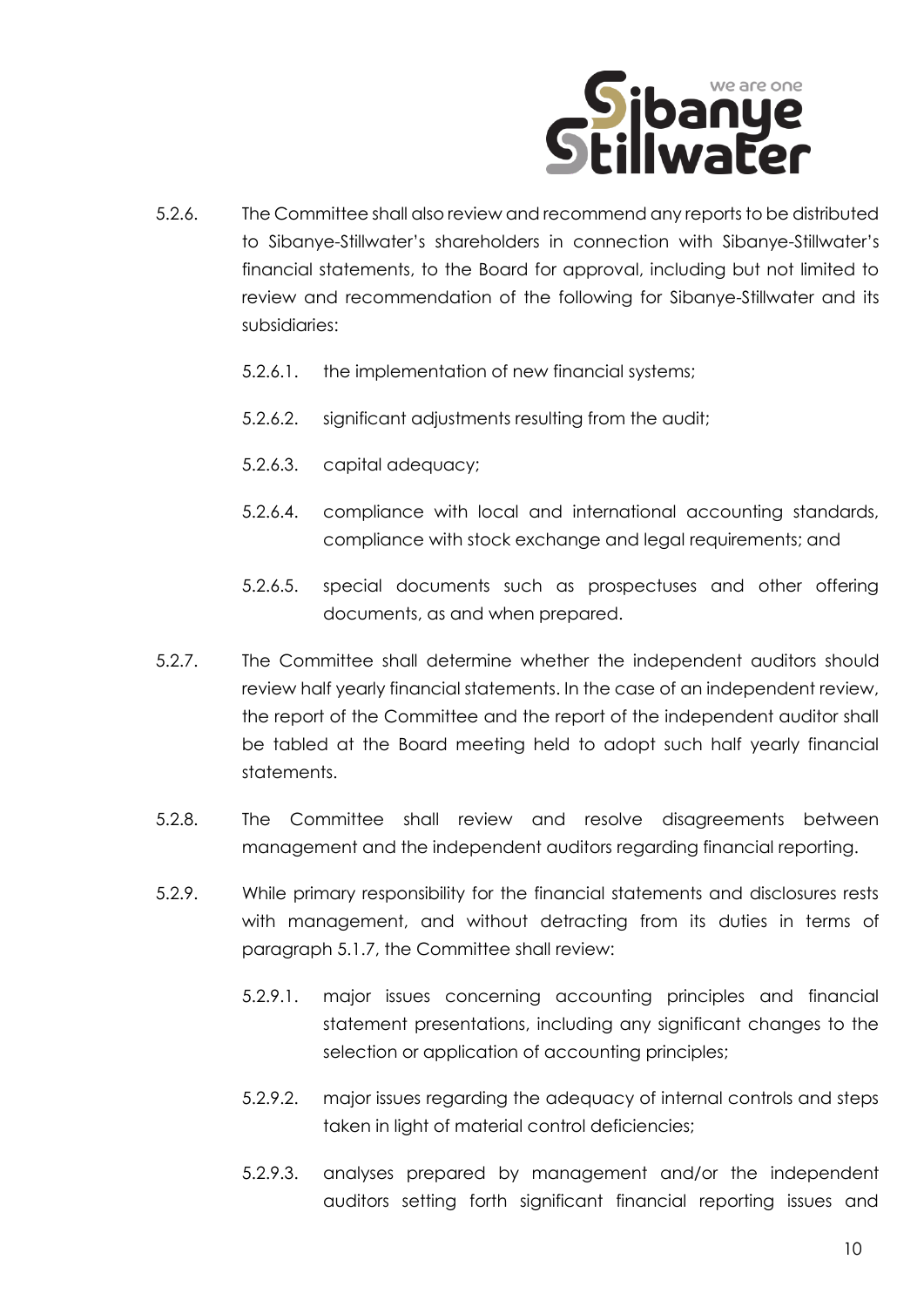

judgments made in connection with the preparation of the financial statements; and

- 5.2.9.4. the effect of regulatory and accounting initiatives, as well as offbalance sheet structures, including any significant ventures, investments or operations that are not subject to an independent audit, on the financial statements.
- 5.2.10. Prior to the filing of any audit report with the SEC or JSE Limited, the Committee shall discuss with the independent auditor, as appropriate:
	- 5.2.10.1. all critical accounting policies and practices to be used;
	- 5.2.10.2. all alternative treatments of financial information discussed with management within International Financial Reporting Standards ("IFRS") (paying particular attention to any use of non-IFRS, or otherwise "adjusted" or "underlying" information); and
	- 5.2.10.3. all material written communications between the independent auditor and management, including but not limited to the independent auditor's proposed audit certificate, and the independent auditor's management letter and management response.
- 5.2.11. The Committee shall meet separately with management, the Internal Audit Department and the independent auditors on a regular basis to discuss all issues warranting Committee action or attention.
- 5.2.12 The Committee shall report regularly to the Board on any issues arising in connection with its oversight of the functions for which it is responsible. The agenda of each Board meeting shall provide an opportunity to the Committee Chair to report orally to the Board on any matters of importance as well as on the Committee's findings and recommended actions.
- 5.2.13 The Committee shall review disclosures made to the Committee by Chief Executive Officer and Chief Financial Officer in connection with the certifications required to be made in the annual report on Form 20-F with regard to the accuracy and completeness of the financial statements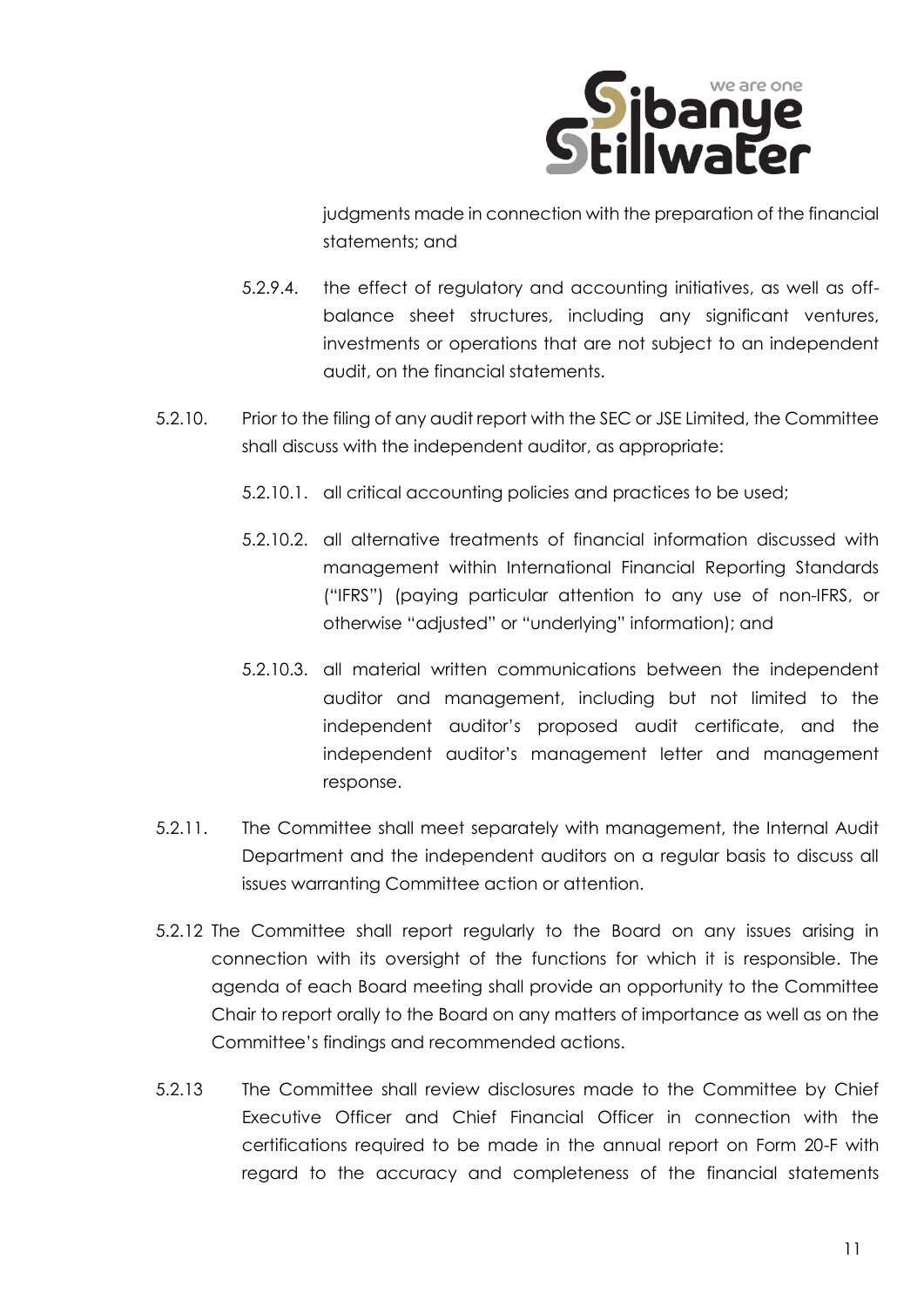

contained in the annual report, the Company's disclosure controls and procedures and the Company's internal control over financial reporting.

- 5.2.14 The Committee shall establish procedures for the hiring by Sibanye-Stillwater of employees or former employees of the independent auditors.
- 5.2.15 The Committee shall, without detracting from its duties in terms of paragraph [5.1.7,](#page-6-0) establish, review and monitor procedures for the receipt, retention and treatment of complaints received by Sibanye-Stillwater and its subsidiaries regarding accounting, internal accounting controls or auditing matters, and the confidential, anonymous submission by employees of concerns regarding questionable accounting or auditing matters.
- 5.2.16 The Committee will have the prerogative of instituting investigations into all matters which may signify that the accuracy or reliability of the financial reporting or the adequacy of the internal controls at Sibanye-Stillwater is in question.
- 5.2.17 Although the audit of Sibanye-Stillwater's financial statements is the responsibility of independent auditors, the Committee shall ensure that major activities, key results areas, critical functions and the risk exposures are adequately covered/examined.
- 5.2.18 This requirement will not limit or restrict the independent auditors in respect of the programme they wish to follow. In the normal course of the external audits, the independent auditors will be required to report to the Committee on the following matters that came to their attention during the performance of the audit, inter alia:
	- 5.2.18.1 their view of the financial and accounting systems and the application and control thereof;
	- 5.2.18.2 any recommendations to improve the internal financial and/or accounting control, accounting practices or bases, or the reporting systems;
	- 5.2.18.3 any fundamental transactions outside normal business;
	- 5.2.18.4 any transactions of significance between the Group and its directors or officers or their next of kin;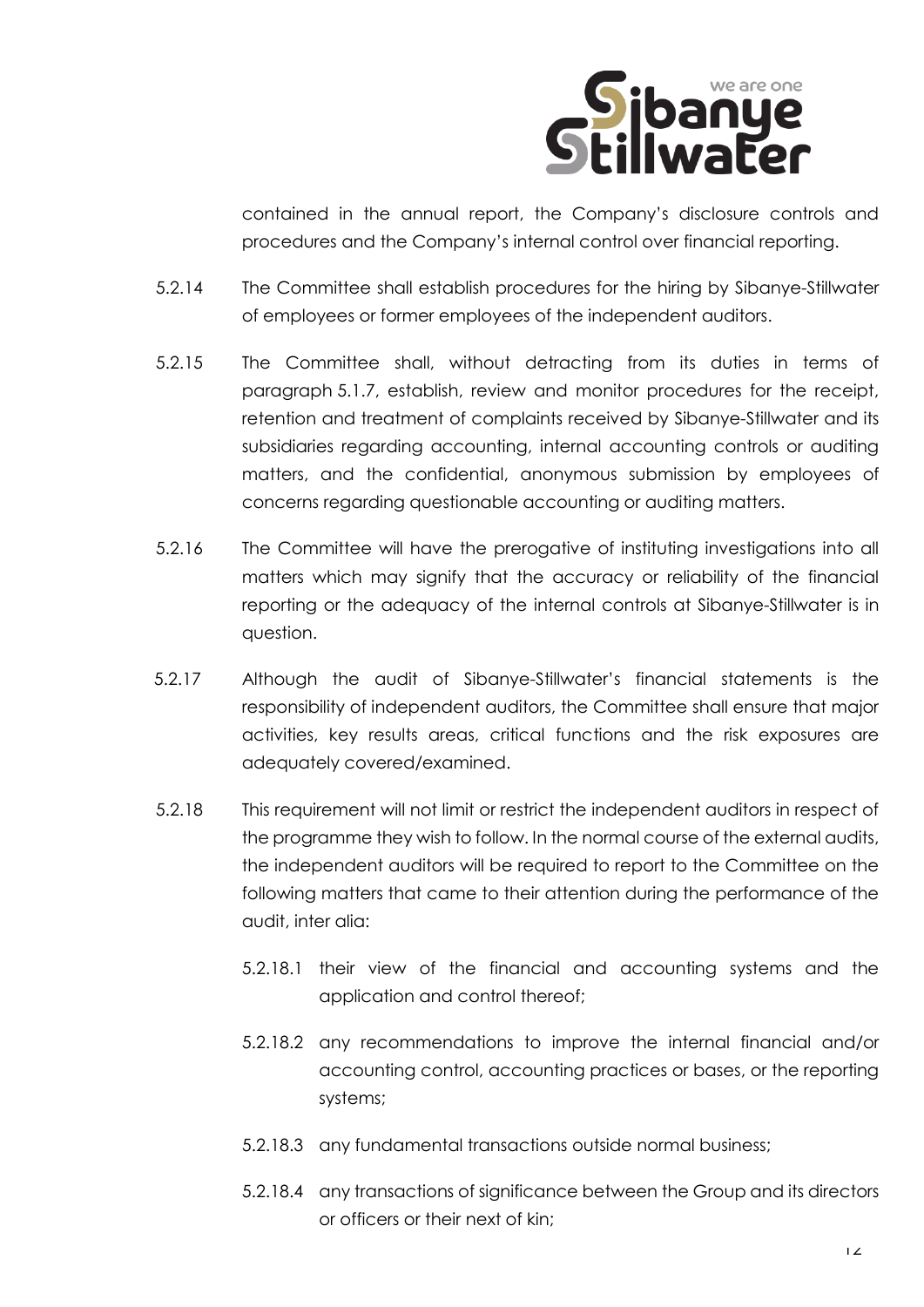

- 5.2.18.5 any activities contrary to the Group's code of business conduct; and
- 5.2.18.6 any disagreements with the management regarding the contents or presentations of financial reports, as well as how agreement was reached (any irreconcilable disagreements between the management and the independent auditors must be referred immediately to the Committee for resolution).
- 5.2.19 The Committee to disclose its views on the quality of the independent auditors with reference to audit quality indicators such as those that may be included in inspection reports issued by independent audit regulators. The Committee to further disclose significant matters considered by the Committee in relation to the annual financial statements and how these were addressed by the Committee.
- 5.2.20 The Committee shall determine the purpose, authority and responsibility of the Internal Audit Department in an internal audit charter to be approved by the Committee and shall at least annually review the Internal Audit Department's compliance with that charter.
- 5.2.21 The Committee shall monitor and evaluate the effectiveness of the Internal Audit Department, which reports to the Chief Financial Officer but has access to both the Board Chair and the Committee Chair and review the Group's risk profile regulatory and propose adaptations to the internal audit plan accordingly.
- 5.2.22 The Committee shall review and approve any internal audit plans proposed by the Internal Audit Department and shall review all reports and conclusions submitted to the Committee by the Internal Audit Department. The Committee shall review the effectiveness of Sibanye-Stillwater's internal control systems and policies and shall review the intended level of support for and co-ordination with the external audit process.
- 5.2.23 The Committee shall evaluate the head of Sibanye-Stillwater's Internal Audit Department's competence, gravitas and objectivity.
- 5.2.24 The Internal Audit Department shall conduct regular reviews of all financial systems, internal control procedures and the accuracy of record keeping. In addition, the Internal Audit Department shall undertake ad hoc investigations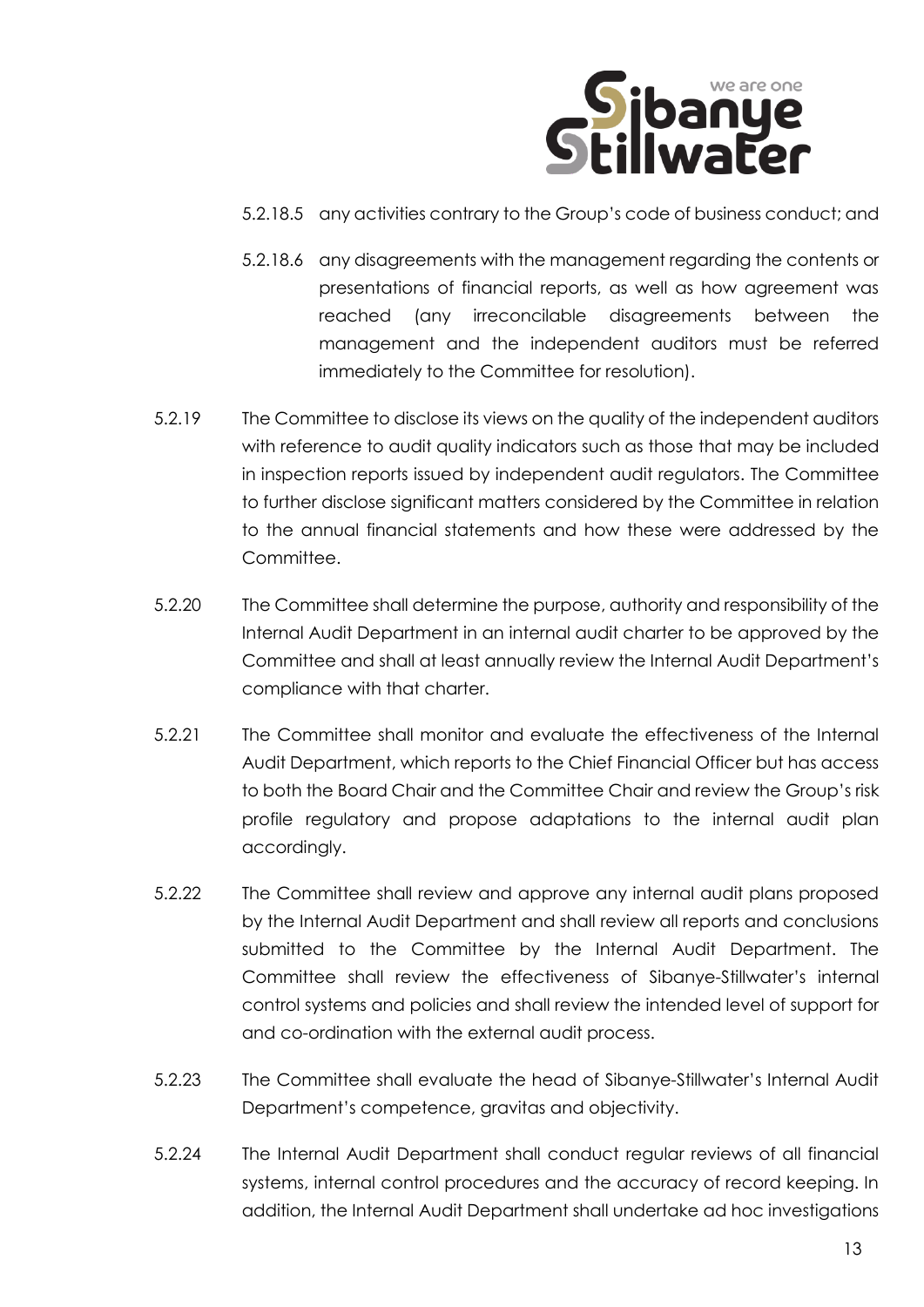

at the request of the management, the directors and/or the Committee as felt necessary.

- 5.2.25 The Internal Audit Department shall report at all Committee meetings, and the Committee will act as a forum for discussion of issues reported by the Internal Audit Department. The Committee shall review summarised internal audit findings and management actions to determine the degree to which management controls are implemented and executed and to establish trends in the organisation. The Committee shall also review any significant differences of opinion between management and the Internal Audit Department.
- 5.2.26 The Committee must ensure, as far as possible, that the independence of the Internal Audit Department is not compromised in any way.
- 5.2.27 The Committee shall review and approve or ratify any transaction submitted to the Committee between the Company and a related person, which is required to be disclosed.
- 5.2.28 The Committee will perform such other functions as assigned by law, regulation, the Company's charters or by-laws, or the Board.
- 5.2.29 The Committee shall assist the Board in making a statement on the going concern status of the Company after reviewing a documented assessment of the going concern status of the Company prepared by management.
- 5.2.30 The Committee shall consider, on an annual basis, and satisfy itself of the appropriateness of the expertise and experience of the Chief Financial Officer and the finance function and shall confirm this by reporting to Sibanye-Stillwater's shareholders in the annual report that this has been executed.
- 5.2.31 The Committee shall conclude and report yearly to the stakeholders and the Board on the effectiveness of the Company's internal financial controls.
- 5.2.32 The Committee shall be responsible for evaluating the significant judgments and reporting decisions affecting the annual report made by management, including changes in accounting policies, decisions requiring a major element of judgment and the clarity and completeness of the proposed financial and sustainability disclosures.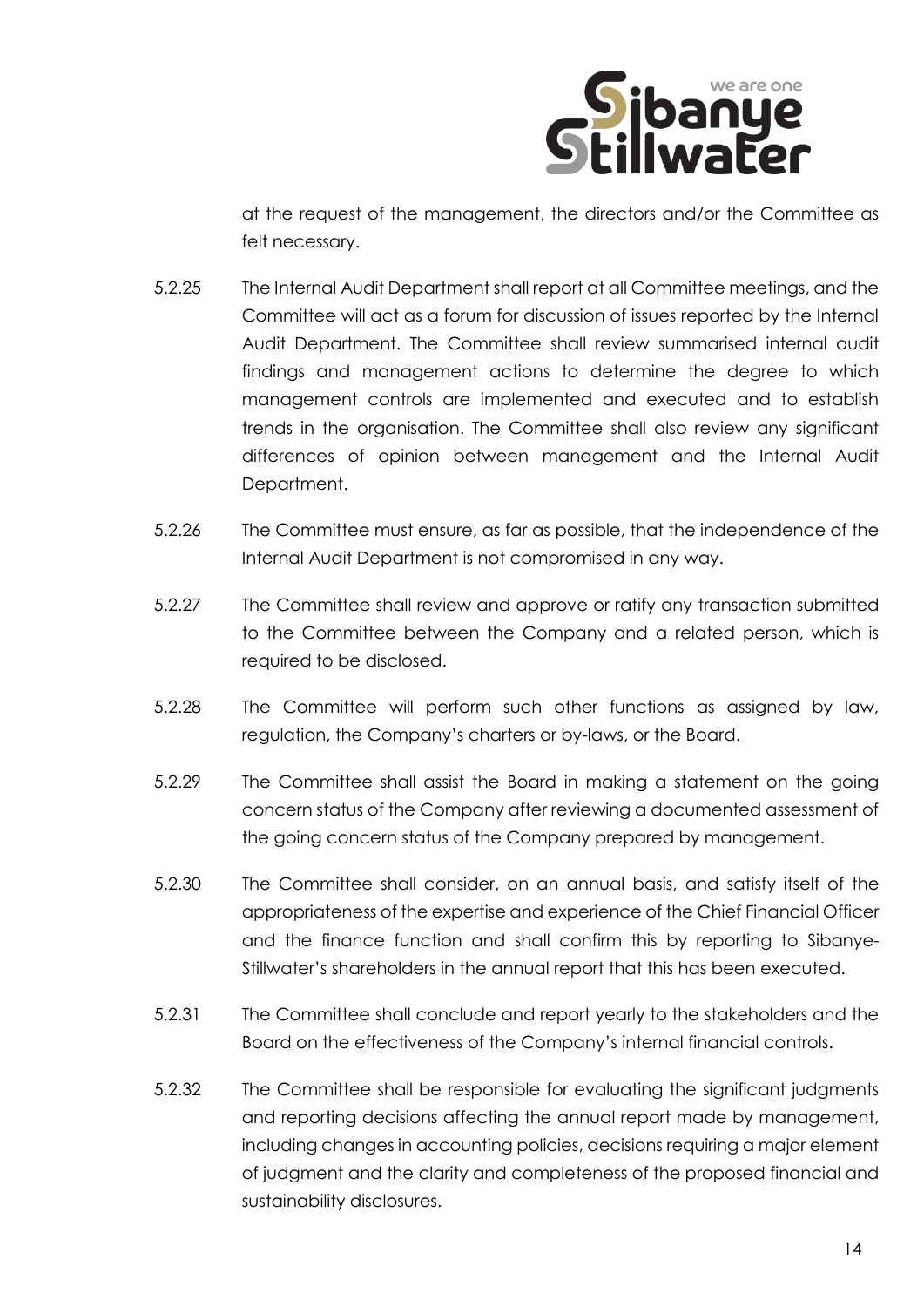

- 5.2.33 The Committee should be informed of any monitoring or enforcement actions against the Company and review the information on hand.
- 5.2.34 The Committee is authorised to seek such independent professional advice as it may consider necessary at the Company's expense.
- 5.2.35 The Committee shall review and reassess the adequacy of these terms of reference periodically and recommend any proposed changes to the Board for approval.
- 5.2.36 The Committee shall annually review its own performance and report its findings to the Board for approval.
- 5.2.37 The Committee shall be accountable to the Board for IT governance.
- 5.2.38 The Committee shall ensure that the IT framework is in place and that the IT charter and policies are established and implemented.
- 5.2.39 The Committee shall ensure that an IT internal control framework is adopted and implemented and that the Board receives an independent assurance on the effectiveness thereof.
- 5.2.40 The Committee shall:
	- 5.2.40.1 review arrangements by which Sibanye-Stillwater staff and others may, in confidence, raise concerns about possible improprieties in matters of financial reporting or any other matters, with a view to ensuring that arrangements are in place for the effective and independent investigation of such matters and for appropriate follow-up actions;
	- 5.2.40.2 consider the major findings of internal investigations and management's responses thereto in relation to the above.
	- 5.2.40.3 The Committee shall ensure that a combined assurance model, which includes external assurance service providers, such as sustainability and environmental auditors, external actuaries and external forensic fraud examiners and auditors, internal audit and the finance function, internal forensic fraud examiners and auditors, safety and process assessors and statutory actuaries is applied to provide a co-ordinated approach to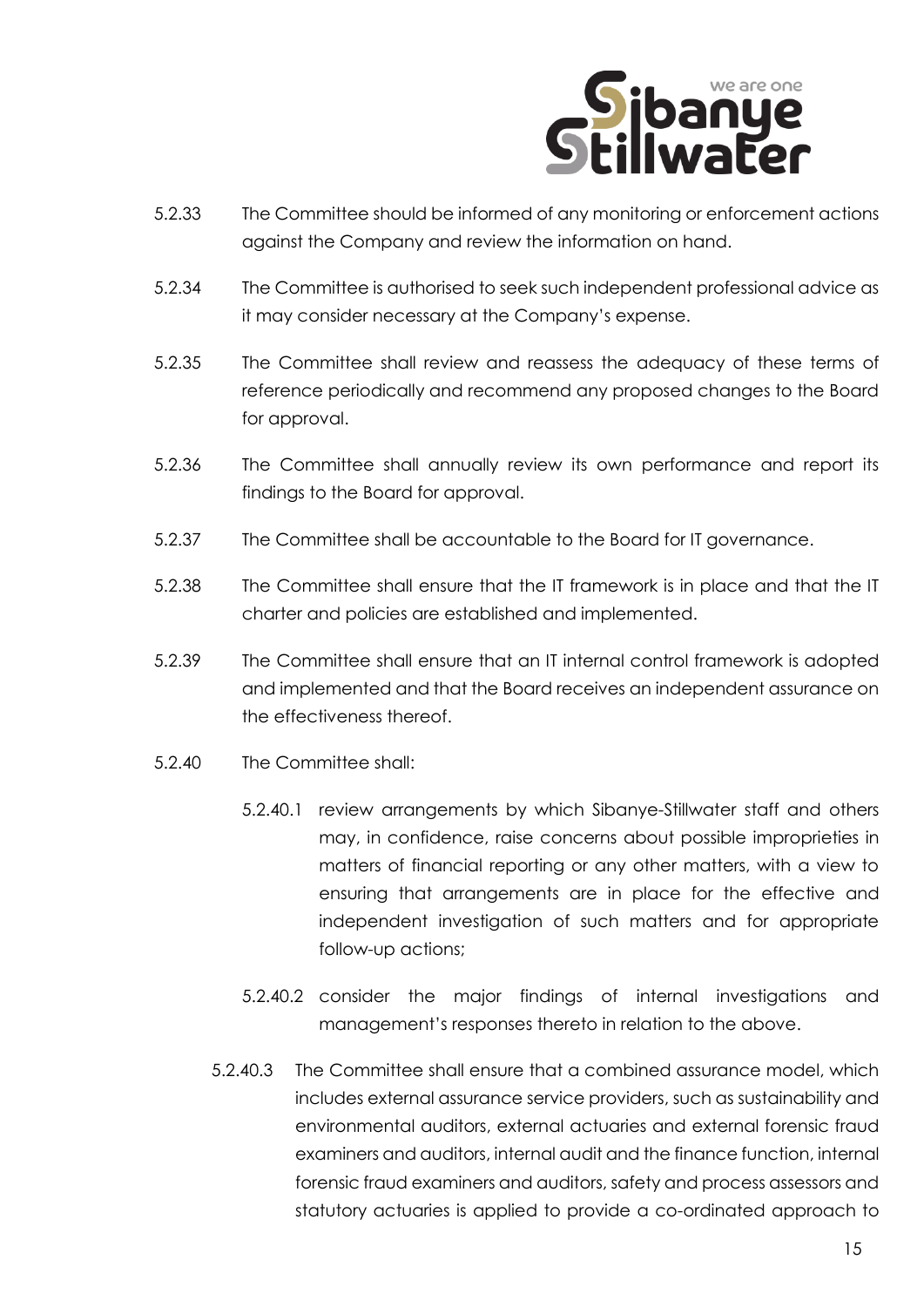

all assurance activities. The Committee shall also disclose its views with respect to the effectiveness of the combined assurance.

- 5.2.41 The Committee shall recommend the following to the Board in terms of the Approval Framework:
	- 5.2.41.2 the Group dividend declarations;
	- 5.2.41.3 the hedging and derivatives policy; and
	- 5.2.41.4 the Group dividend policy.
- 5.2.42 The Committee shall discharge any other duties or responsibilities delegated to the Committee by the Board from time to time.

#### 6. **REMUNERATION**

- 6.1. Having regard to the functions performed by the members of the Committee, in addition to their functions as directors on the Board and in relation to the activities of the Committee, members of the Committee may be paid such remuneration for serving on the Committee as shall be recommended by the Remuneration Committee and, to the extent required by the Act, approved by the shareholders of Sibanye-Stillwater at a general meeting.
- 6.2. Such remuneration shall be in addition to the remuneration such directors receive for service on the Board and on committees. The Committee Chair may receive a fee in addition to such remuneration as from time to time recommended by the Remuneration Committee and, to the extent required by the Act, approved by the shareholders of Sibanye-Stillwater at a general meeting.

#### 7. **CONDUCT OF COMMITTEE MEMBERS**

Committee members are expected to:

- 7.1. Act in the Company's best interests, in good faith and with integrity and adhere to all relevant legal standards of conduct.
- 7.2. Avoid conflicts of interest between their personal affairs and those of the Company or, where unavoidable, disclose any such conflict or potential conflict.